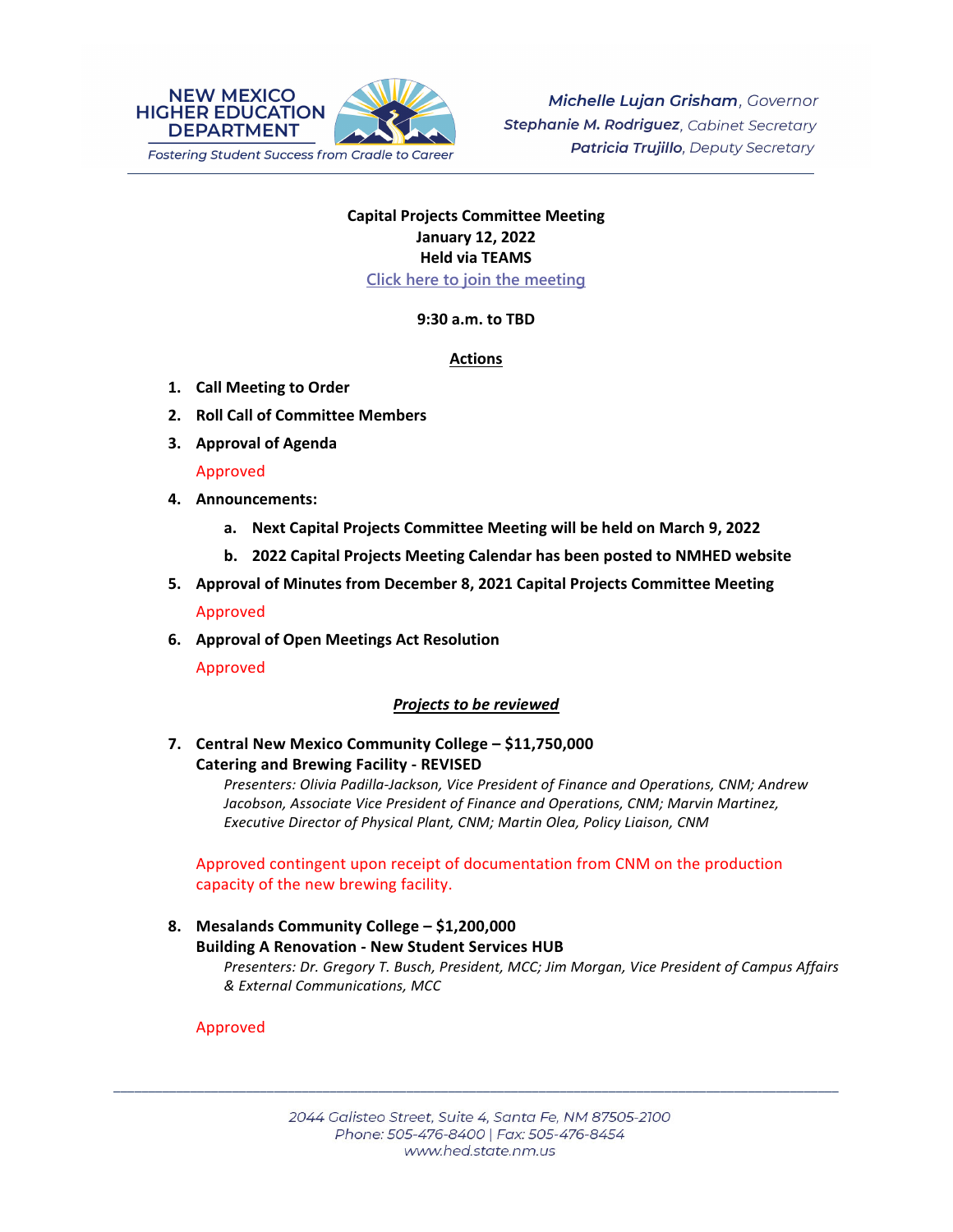

# **9. New Mexico State University – \$934,743**

#### **Implement Crime Prevention through Environmental Design Projects Campus Wide**

*Presenters: Luis Campus, Associate Vice President of Facilities and Services, NMSU; Heather Z. Watenpaugh, University Architect and Campus Planning Officer, NMSU; Robert Herrera, Executive Director, Project Development and Engineering, NMSU*

#### Approved

# **10. New Mexico State University – \$3,000,000**

#### **Campus Wide Tunnel System Repair – Phase VII**

*Presenters: Luis Campus, Associate Vice President of Facilities and Services, NMSU; Heather Z. Watenpaugh, University Architect and Campus Planning Officer, NMSU; Robert Herrera, Executive Director, Project Development and Engineering, NMSU*

#### Approved

# **11. New Mexico State University – \$1,650,000**

#### **Arrowhead Park Roadway and Utility Infrastructure Build‐Out**

*Presenters: Luis Campus, Associate Vice President of Facilities and Services, NMSU; Heather Z. Watenpaugh, University Architect and Campus Planning Officer, NMSU; Robert Herrera, Executive Director, Project Development and Engineering, NMSU*

# Approved

# **12. University of New Mexico – \$897,671**

#### **University Libraries – Turnstiles Installation**

*Presenters: Dr. Garnett Stokes, President, UNM; Lisa Marbury, Vice President of Institutional Support Services, UNM* 

# Approved

# **13. University of New Mexico – \$615,000**

#### **Center for Hight Tech Materials (CHTM) Roof Replacement and Upgrade**  *Presenters: Dr. Garnett Stokes, President, UNM; Lisa Marbury, Vice President of Institutional*

*Support Services, UNM* 

# Approved

#### **14. University of New Mexico Health Science Center/Hospital – \$19,400,000 Comprehensive Movement Disorders Center & Senior Health Clinic ‐ REVISION**  *Presenters: Dr. Garnett Stokes, President, UNM; Dr. Michael Chicarelli, Chief Operating Officer, UNMH; Enrico Volpato, Executive Director of Facilities Services, UNMH; Michael (Rocky) Kearney, Director of Facilities Planning & Construction, UNMH; Jeremy Jerge, Facilities Planner,*

2044 Galisteo Street, Suite 4, Santa Fe, NM 87505-2100 Phone: 505-476-8400 | Fax: 505-476-8454 www.hed.state.nm.us

\_\_\_\_\_\_\_\_\_\_\_\_\_\_\_\_\_\_\_\_\_\_\_\_\_\_\_\_\_\_\_\_\_\_\_\_\_\_\_\_\_\_\_\_\_\_\_\_\_\_\_\_\_\_\_\_\_\_\_\_\_\_\_\_\_\_\_\_\_\_\_\_\_\_\_\_\_\_\_\_\_\_\_\_\_\_\_\_\_\_\_\_\_\_\_\_\_\_\_\_\_\_\_\_